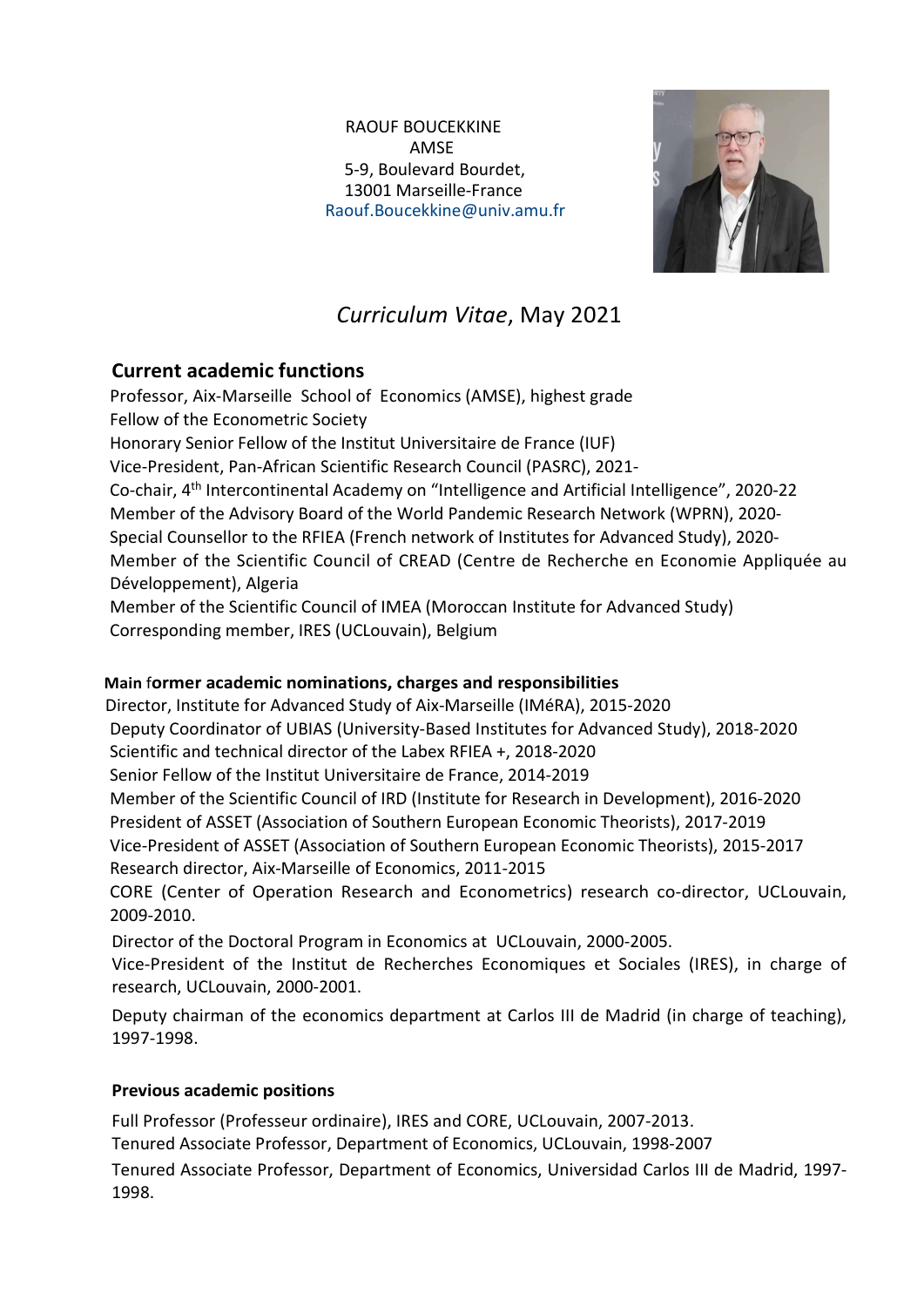Assistant Professor, Department of Economics, Universidad Carlos III de Madrid, 1993-1997. Part-time chair in economics, department of economics, University of Glasgow, 2007-2010. Invited Professor, HEC-Paris, 2003-2007. Invited Professor, Catholic University of Leuven (KUL), 2001-2005. Invited Professor, Université Louis Pasteur de Strasbourg, 2001-2003. Research Assistant, CEPREMAP (Paris), 1990-1993.

#### Doctoral studies

PhD: Economics, Université Paris I Panthéon-Sorbonne, October 1993

Dissertation: An alternative methodology for the simulation of nonlinear rational expectations economic models: Theory and applications (In French).

Committee: J-P. Laffargue (Chair), A. D'Autume, Ch. Gouriéroux, C. Le Van, E. Loute and P. Malgrange (Advisor).

# RESEARCH

Research areas: Growth and development, demography, sustainable growth, political economy, operation research, International macroeconomics

#### **Publications**

#### Edited Books

Arezki, R., R. Boucekkine, J. Frankel, M. Laksaci and R. van der Ploeg (Eds.), Rethinking the Macroeconomics of Resource-Rich Countries, CEPR Press (London), April 2018.

Boucekkine R., N. Hritonenko and Y. Yatsenko (Eds.), Optimal Control of Age-structured Populations in Economy, Demography, and the Environment, Taylor and Francis, september 2010

#### Publications in peer-reviewed journals (83 papers)

83. "Stochastic petropolitics: The dynamics of institutions in resource-dependent economies", (with F. Prieur, V. Vasilakis and B. Zou), European Economic Review 31, article 103610, 2021.

82. "A theory of elite-biased democracies", (with R. Desbordes and P. Melindi-Ghidi), Mathematical Social Sciences, forthcoming.

81. "From firm to global-level pollution control: the case of transboundary pollution", (with G. Fabbri, F. Gozzi and S. Federico), European Journal of Operational Research, 290, 331-345, 2021.

80. "Control theory in infinite dimension for the optimal location of economic activity: The role of social welfare function", (with G. Fabbri, S. Federico and F. Gozzi), Pure and Applied Functional Analysis, forthcoming.

79. "A Lipsetian theory of voluntary power handover", (with P. Piacquadio and F. Prieur), Journal of Economic Behaviour and Organization 168, 269-291, 2019.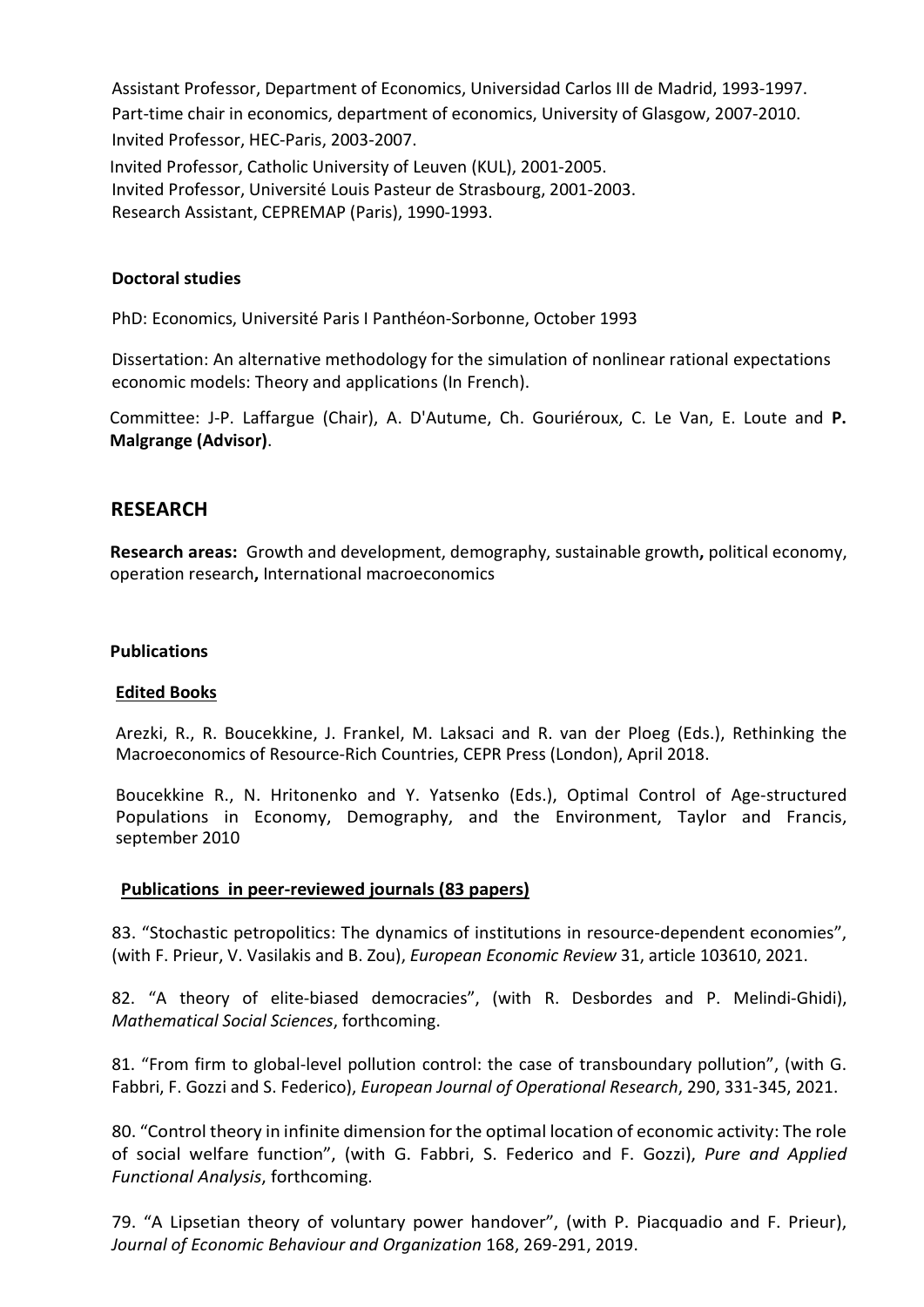78. "Growth and agglomeration in the heterogenous space: A generalized AK approach", (with G. Fabbri, S. Federico and G. Gozzi), Journal of Economic Geography 19, 1287-1318, 2019.

77. "Biodiversity and its value: Conservation genetics meets economics", (with N. Bonneuil), Conservation Genetics Resources 12, 141-151, 2020.

76. "Distributed optimal control models in environmental economics: A review", (with E. Augeraud-Véron and V. Veliov), Mathematical Modelling of Natural Phenomena 14, article 106, 2019.

75. "Geographic environmental Kuznets curves: the optimal growth linear-quadratic case", (with G. Fabbri, S. Federico and G. Gozzi), Mathematical Modelling of Natural Phenomena 14, article 105, 2019.

74. "A pedagogical note on risk sharing versus instability in international financial integration: When Obstfeld meets Stiglitz", (with B. Zou), Open Economies Review 30, 179- 190, 2019.

73. "Short-run pain, long-run gain: the conditional welfare gains from international financial integration", (with G. Fabbri and P. Pintus), Economic Theory 65, 329-360, 2018.

72. "Mean growth and stochastic stability in endogenous growth theory", (with P. Pintus and B. Zou), Economics Letters 166, 18-24, 2018.

71. "Longevity, age structure and optimal schooling", (with N. Bonneuil), Journal of Economic Behaviour and Organization 136, 63-75, 2017.

70. "Variable mark-ups in the long-run: a generalization of preferences in growth models", (with H. Latzer and M. Parenti), Journal of Mathematical Economics 68, 80-86 2017.

69. ``Parental morbidity, child work, and health insurance in Rwanda", (with Q. Bousmah and M. Woode), Journal of Demographic Economics 83, 111-127, 2017.

68. "Viable Nash equilibrium in the problem of common pollution", (with N. Bonneuil), Pure and Applied Functional Analysis 2, 427-440, 2017.

67. "On the timing of political regime changes in resource-dependent economies", (with F. Prieur and K. Puzon), European Economic Review 85, 188-207, 2016.

66. "HIV-AIDS and Development: A Reappraisal of the Productivity and Factor Accumulation Effects", (with T. Azomahou and B. Diene) American Economic Review 106(5), P & P, 472-477, 2016.

65. "Social capital as an engine of growth: Multisectoral modeling and implications", (with Y. Baende and A. Pholo Bala), Macroeconomic Dynamics 20 (8), 2093-2122, 2016.

64. "Optimal transition to renewable energy with threshold of irreversible pollution", (with N. Bonneuil), The European Journal of Operational Research 248, 257-262, 2016.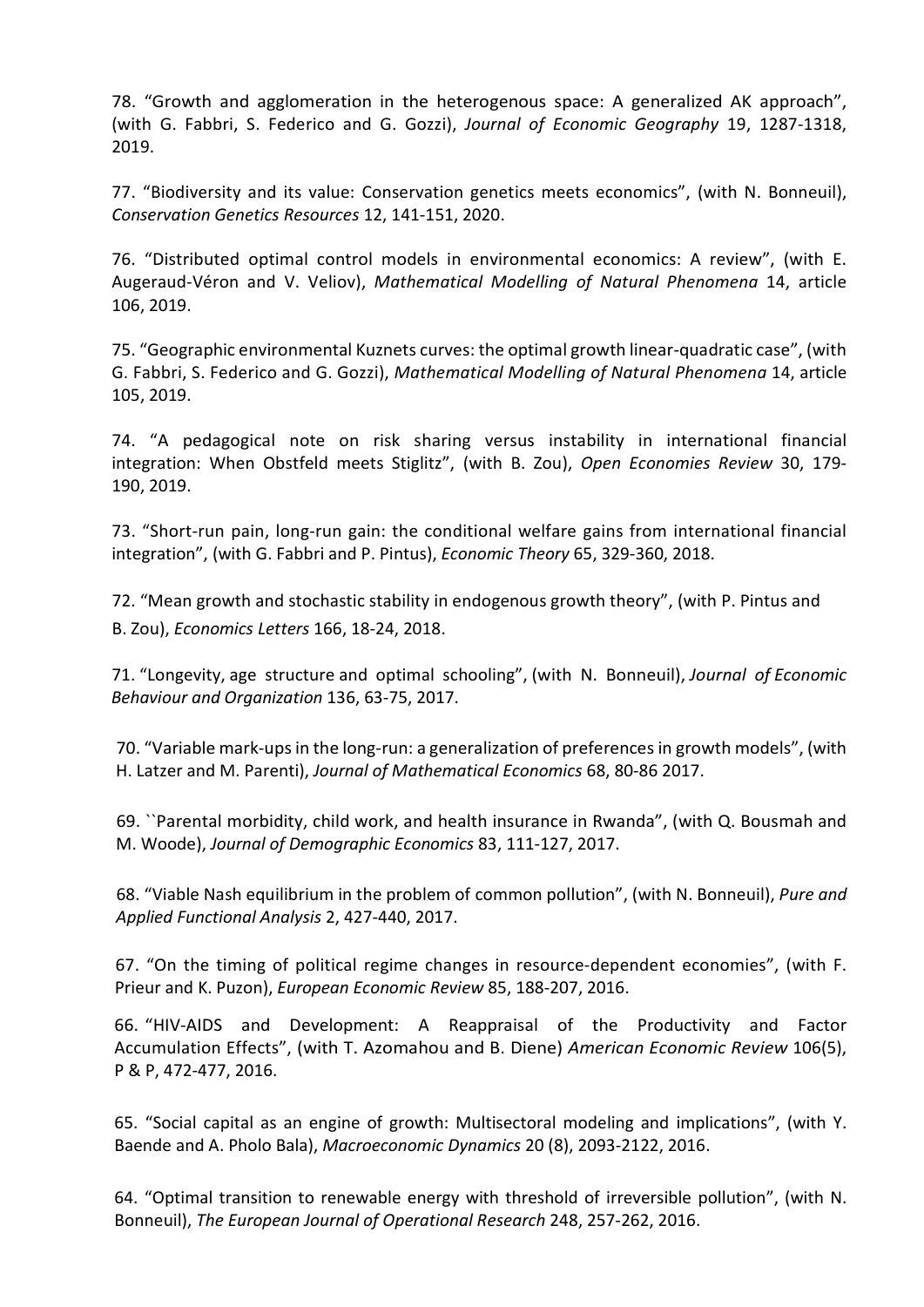63. "Egalitarianism under population change: Age structure does matter", (with G. Fabbri and F. Gozzi), Journal of Mathematical Economics 55, 86-100, 2014

62. "Sustainable growth under physical constraints: optimal R&D, investment and replacement policies", (with N. Hritonenko and Y. Yatsenko), Journal of Optimization Theory and Applications 163, 310-331, 2014.

61. "Optimal sustainable policies under pollution ceiling: the demographic side", (with B. Martinez and R. Ruiz-Tamarit), Mathematical Modelling of Natural Phenomena 9 (4), 38-64, 2014

60. "Growth and financial liberalization under capital collateral constraints: The striking case of the stochastic AK model with CARA preferences", (with G. Fabbri and P. Pintus), Economics Letters 122, 303-307, 2014.

59. ''Health, work intensity and technological innovations", (with N.Hritonenko and Y.Yatsenko), Journal of Biological Systems 22, 219-233, 2014.

58. "Optimal regime switching and threshold effects", (with A. Pommeret and F. Prieur), Journal of Economic Dynamics and Control 37, 2979-2997, 2013.

57. ``On the optimal control of some parabolic differential equations arising in economics", (with C. Camacho and G. Fabbri), Serdica Mathematical Journal 39, 331-354, 2013.

56. ''Spatial dynamics and convergence: the spatial AK model", (with C. Camacho and G. Fabbri), Journal of Economic Theory 148, 2719-2736, 2013.

55. "Growth vs level effect of population change on economic development: An inspection into human-capital-related mechanisms", (with B. Martinez and R. Ruiz-Tamarit), Journal of Mathematical Economics 49, 312-334, 2013.

54. "On the optimal control of the vintage capital growth model with endogenous labor supply", (with. N. Hritonenko and Y. Yatsenko), Mathematical Economics Letters 1, 3-7, 2013

53. "Viable Ramsey economies", (with N. Bonneuil), Canadian Journal of Economics 47, 422- 441, 2014.

52. "On the timing and optimality of capital controls: Public expenditures, debt dynamics and welfare", (with A. Pommeret and F. Prieur), International Journal of Economic Theory 9, 101- 112, 2013.

51. ''Technological vs ecological switch and the environmental Kuznets curve", (with A. Pommeret and F. Prieur), American Journal of Agricultural Economics 95, 252-260, 2013.

50. ''Is history a blessing or a curse? International borrowing without commitment, leapfrogging and growth reversals", (with P. Pintus), Journal of Economic Growth 17, 27-47, 2012

49. "Assessing Parfit's Repugnant Conclusion within a canonical endogenous growth set-up", (with G. Fabbri), Journal of Population Economics 26, 751-767, 2013.

48. "On the optimal control of a neutral differential equation arising in economics", (with G. Fabbri and P. Pintus), Optimal Control, Applications and Methods 33, 511-530, 20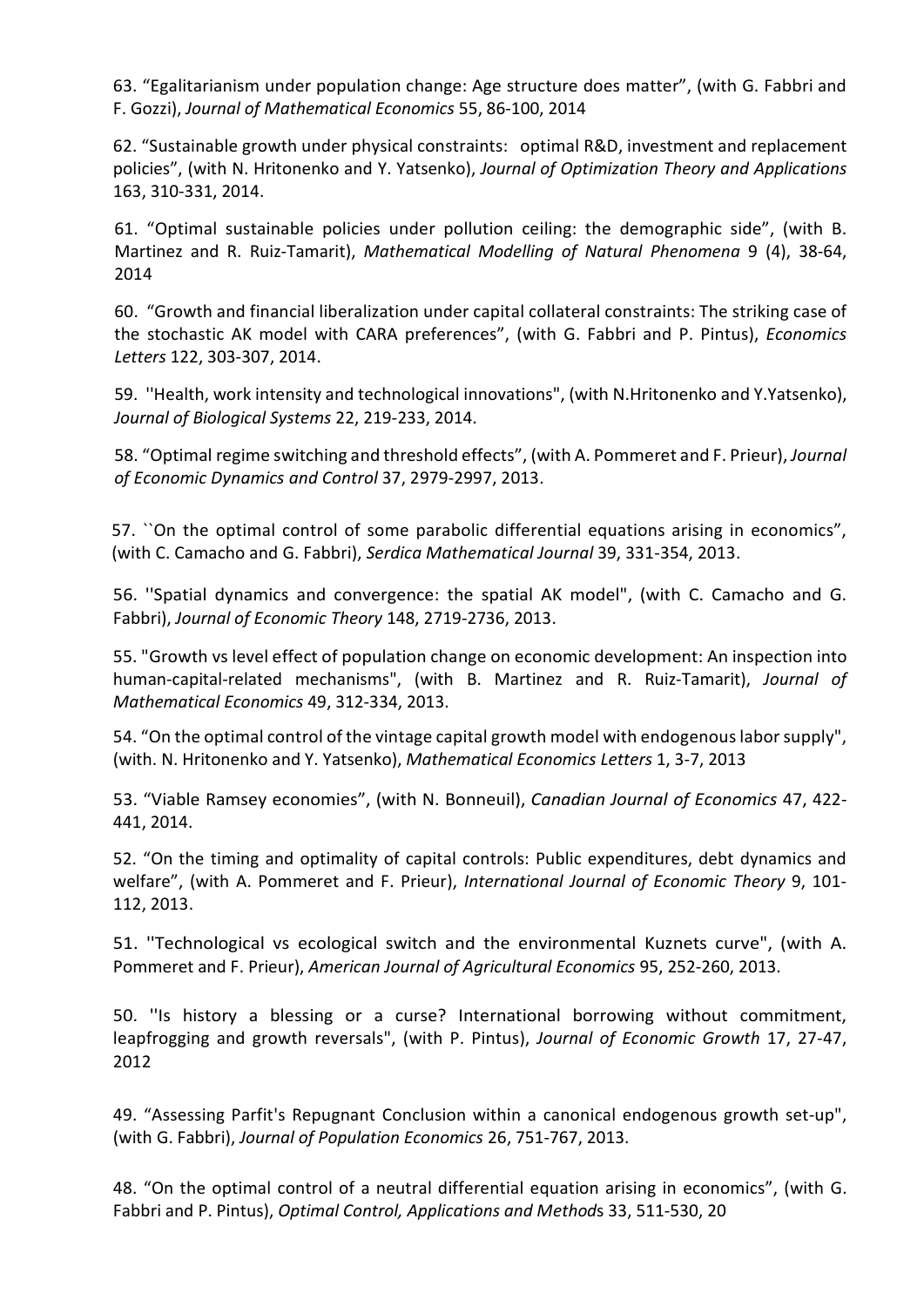47. "Vintage capital and the diffusion of clean technologies", (with Th. Azomahou and P. Nguyen Van), International Journal of Economic Theory 8, 277-300, 2012.

46. "The Dynamics of Wealth Inequality under Endogenous Fertility: A Remark on the Barro-Becker Model with Heterogenous Endowments", (with S. Bosi and T. Seegmuller), Theoretical Economics Letters 1, 3-7, 2011.

45. "Revisiting the optimal population size problem under endogenous growth: minimal utility level and finite lives", (with G. Fabbri and F. Gozzi), Asia-Pacific Journal in Accounting and Economics 18, special issue edited by K. Nishimura on Trade and Dynamic Systems, 287- 306, 2011.

44. "Scarcity, regulation and endogenous technical progress", (with N. Hritonenko and Y. Yatsenko), Journal of Mathematical Economics 47, 186-199, 2011.

43. "Environmental quality versus economic performance: a dynamic game approach", (with J. Krawczyk and T. Vallée), Optimal Control, Applications and Methods 32, 29-46, 2011.

42. "Maintenance and investment: complements or substitutes? A reappraisal", (with G. Fabbri and F. Gozzi), Journal of Economic Dynamics and Control 34, 2420-2439, 2010.

41. "Towards an understanding of trade-offs between regional wealth, tightness of a common environmental constraint, and the sharing rules", (with J. Krawczyk and Th. Vallée), Journal of Economic Dynamics and Control 34, 1813-1835, 2010.

40. "On the distributional consequences of epidemics", (with JP. Laffargue), Journal of Economic Dynamics and Control 34, 231-245, 2010.

39. "Capital maintenance as a key development tool", (with B. Martinez and C. Saglam), The Scottish Journal of Political Economy 57, 547-567, 2010.

38. "On explosive dynamics in RD-based models of endogenous growth", (with N. Hritonenko and Y. Yatsenko), Nonlinear Analysis: Theory, Methods and Applications 71, e693 e700, 2009.

37. "How do epidemics induce behavioral changes?", (with R. Desbordes and H. Latzer), Journal of Economic Growth 14, 233-264, 2009.

36. "Technological progress, obsolescence and depreciation", (with F. del Rio and B. Martinez), Oxford Economic Papers 61, 440-466, 2009.

35. "The burden sharing of pollution abatement costs in multi-regional open economies", (with M. Germain), The Berkeley Electronic Journals in Macroeconomics (Topics) 9, Article 21, 2009.

34. "A closer look at the relationship between longevity and economic growth", (with B. Diene and T. Azomahou), International Journal of Economic Theory 5, 201-244, 2009.

33. "Bridging the gap between growth theory and economic geography: The spatial Ramsey model, (with B. Zou and C. Camacho), Macroeconomic Dynamics 13, 20-45, 2009.

32. "A note on global dynamics and imbalance effects in the Lucas-Uzawa model: Further results", (with B. Martinez and R. Ruiz-Tamarit), International Journal of Economic Theory 4, 503-518, 2008.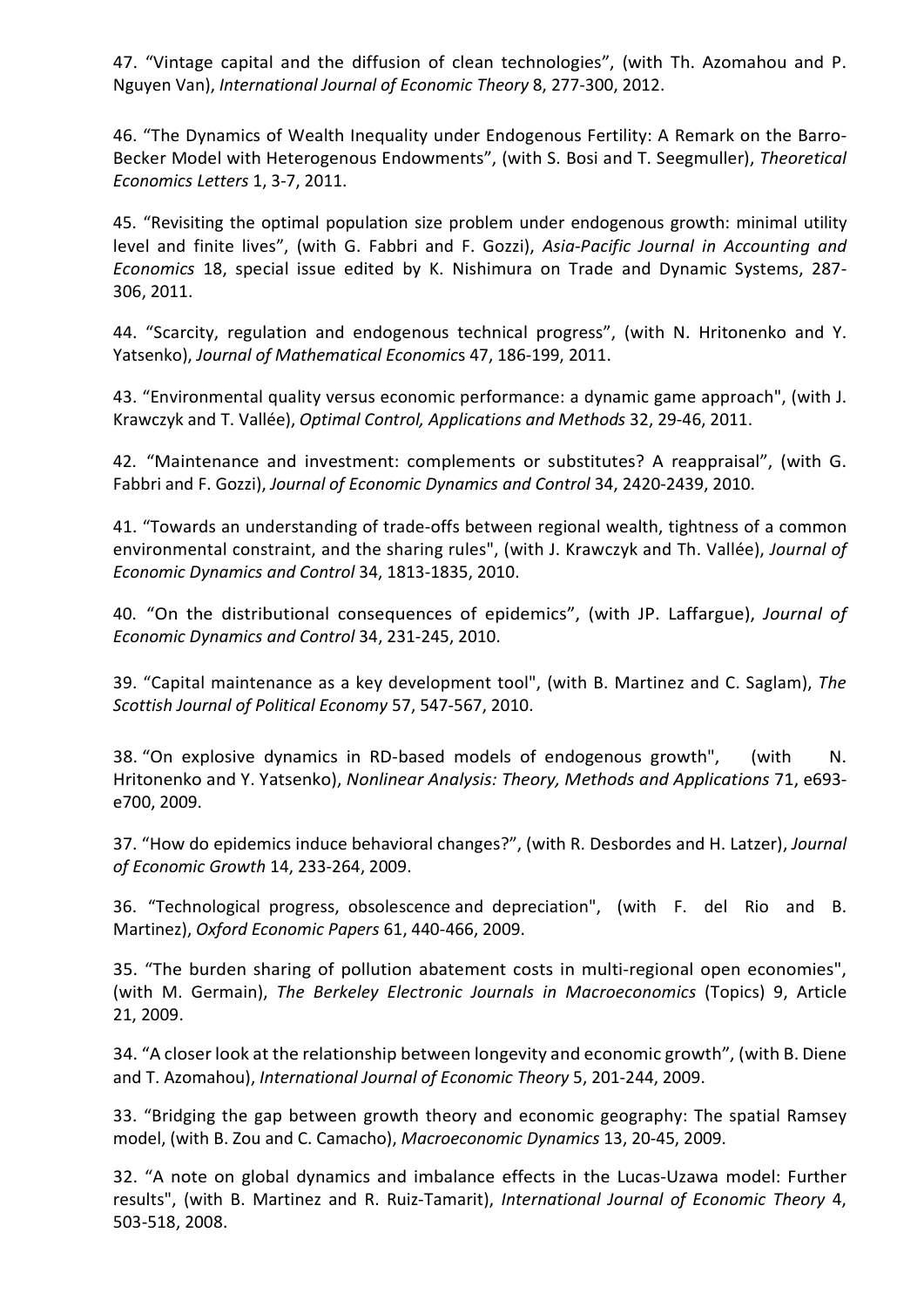31. "Human capital accumulation and the transition from specialization to multi-tasking", (with P. Crifo), Macroeconomics Dynamics 12, 320-344, 2008.

30. "Special functions for the study of economic dynamics: The case of the Lucas-Uzawa model", (with R. Ruiz-Tamarit), Journal of Mathematical Economics 44, 33-54, 2008.

29. "Demographic, economic and institutional factors in the transition to modern growth in England: 1530-1860", (with D. de la Croix and D. Peeters), Population and Development Review 34, Supplement, 126-148, 2008.

28. "Growth economics of epidemics: A survey of the theory", (with B. Diene and T. Azomahou), Mathematical Population Studies 15, 1-26, 2008.

27. "Early Literacy Achievements, Population Density and the Transition to Modern Growth", (with D. de la Croix and D. Peeters), The Journal of the European Economic Association 5, 183-226, 2007.

26. "Optimal control in infinite horizons: a Sobolev space approach", (with C. Le Van and C. Saglam), Economic Theory 32, 497-509, 2007.

25. "On the relationship between longevity and development",(with B. Diene and T. Azomahou), The International Journal of Ecology and Development 6, 31-50, 2007.

24. "Capital maintenance Versus technology adoption under embodied technical progress", (with B. Martinez and C. Saglam), The Berkeley Electronic Journals in Macroeconomics (Contributions) 6, Article 7, 2006.

23. "The development problem under embodiment", (with B. Martinez and C. Saglam), Review of Development Economics 10, 42-58, 2006.

22. "Vintage capital and the dynamics of the AK model", (with O. Licandro, L. Puch and F. del Rio), Journal of Economic Theory 120, 39-72, 2005.

21. "Obsolescence and modernization in the growth process", (with F. del Rio and O.Licandro), Journal of Development Economics 77, 153-171, 2005.

20. "Imbalance effects in the Lucas model: An analytical exploration", (with R. Ruiz-Tamarit), The Berkeley Electronic Journals in Macroeconomics (Topics) 4, article 15, 2004.

19. "Modelling vintage structures with DDEs: specification, stability and optimal control", (with D. de la Croix and O. Licandro), Mathematical Population Studies 11, 151-179, 2004.

18. "Technology adoption under embodiment: A two-stage optimal control approach", (with C. Saglam and T. Vallée), Macroeconomic Dynamics 8, 250-271, 2004.

17. "Energy saving technical progress and optimal capital stock: The role of embodiment" (with A. Pommeret), Economic Modelling 21, 429-444, 2004.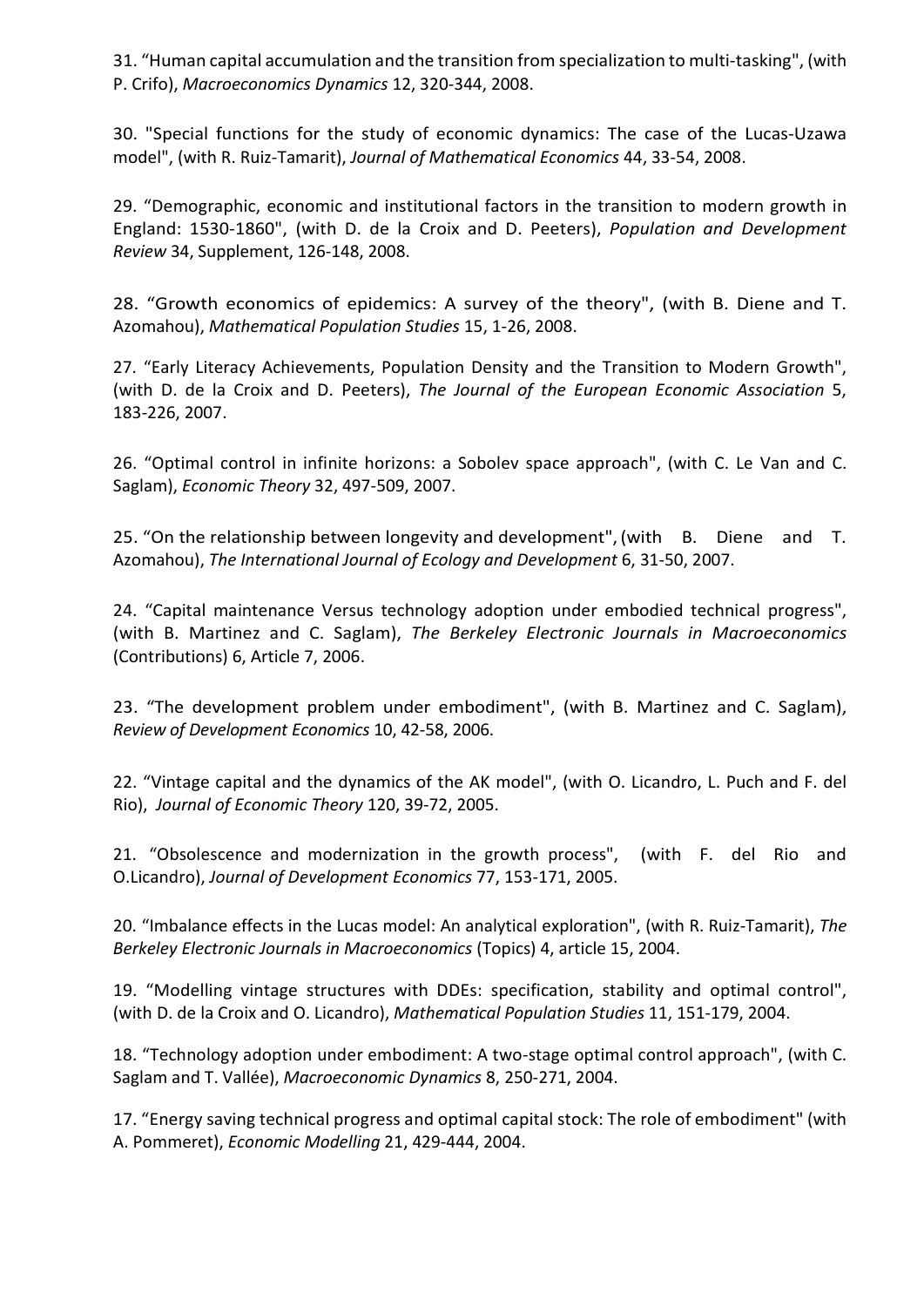16. "The early mortality decline at the dawn of modern growth", (with D. de la Croix and O. Licandro), The Scandinavian Journal of Economics 105,401-418, 2003.

15. "Replacement, adoption and economic dynamics: Lessons from a canonical creative destruction model", (with B. Martinez), Structural Change and Economic Dynamics 14, 339- 359, 2003.

14. "Embodied technological change, learning and the productivity slowdown", (with F. del Rio and O. Licandro), The Scandinavian Journal of Economics 105, 87-98, 2003.

13. "Information technologies, embodiment and growth", (with D. de la Croix), Journal of Economic Dynamics and Control 27, 2007-2034, 2003.

12. "Maintenance services and investment: Complements or substitutes?", (with R. Ruiz-Tamarit), Journal of Economics 78, 1-28, 2003.

11. "Human vintage capital, demographic trends and growth", (with D. de la Croix and O. Licandro), Journal of Economic Theory 104, 340-375, 2002.

10. "Technological shocks and IT revolutions", (with D. de la Croix and I. Vailakis), Recherches Economiques de Louvain 68, Special issue on The New Economy: Implications and viability, 75-89, 2002.

9. "Numerical solution by iterative methods of a class of vintage capital growth models", (with O. Licandro and A. Magnus), Journal of Economic Dynamics and Control 25, 655-669, 2001

8. "Endogenous Vs exogenously driven fluctuations in vintage capital models", (with F. del Rio and O. Licandro), Journal of Economic Theory 88, 161-187, 1999.

7. "Creative destruction, investment volatility and the average age of capital", (with M. Germain, O. Licandro and A. Magnus), Journal of Economic Growth 3, 361-384, 1998.

6. "Replacement echoes in the vintage capital growth model", (with M. Germain and O. Licandro), Journal of Economic Theory 74, 333-348, 1997.

5. "Differential-difference equations in economics: On the numerical solution of vintage capital growth models", (with O. Licandro and C. Paul), Journal of Economic Dynamics and Control 21, 347-362, 1997.

4. "Precision performances of terminal conditions for short time horizon systems with forward expectations" (with M. Juillard and P. Malgrange), Computational Economics 10, 169-186, 1997.

3. "Liquidity constraints and time non separable preferences", (with J. Adda), Recherches Economiques de Louvain 62, Special issue on Modelling macroeconomic dynamics: New developments, 377-402, 1996.

2. "Checking for saddlepoint stability: An easy test" (with C. Le Van), Computational Economics 9, 317-330, 1996.

1. "An alternative methodology for solving nonlinear forward-looking models", Journal of Economic Dynamics and Control 19, 711-734, 1995.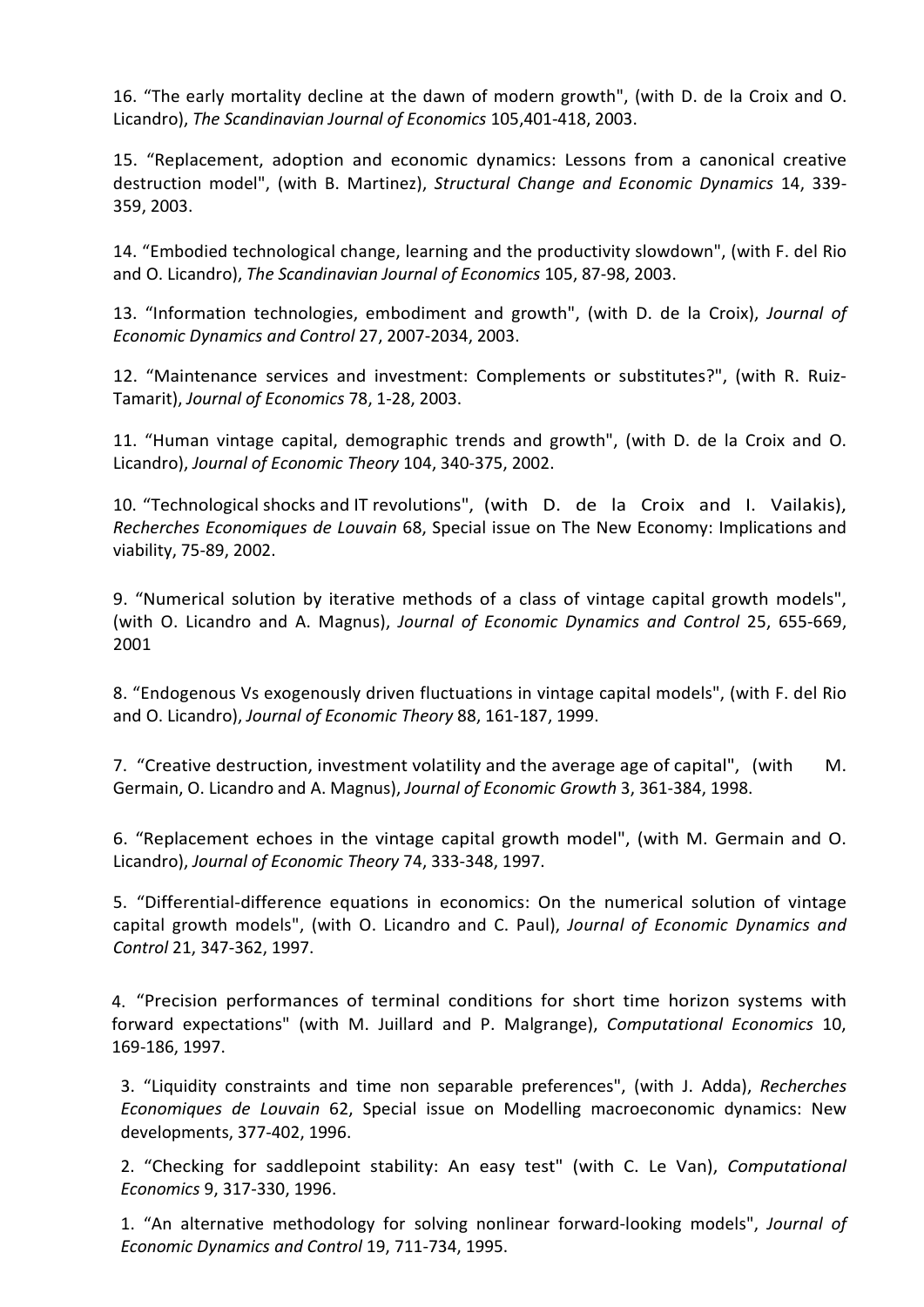# Invited publications in scientific journals and editorials (17 articles)

17. "The economics of epidemics and contagious diseases: An introduction", (with A. Carvajal, S. Chakrborty and A. Goenka), Journal of Mathematical Economics 93, Article 102498, 2021.

16. "Advances in growth and macroeconomic dynamics---In memory of Carine Nourry", (with T. Seegmuller and A. Venditti), Mathematical Social Sciences, forthcoming.

15. "Introduction to international financial markets and banking systems crises", (with K. Nishimura and A. Venditti), Journal of Mathematical Economics 68, 87-91, 2017.

14. "Introduction to Globalization: Financial, Trade and Institutional Aspects with Applications to China", (with X. Huang), Pacific Economic Review 21, 324-329, 2016.

13. "Technological progress and investment: a non-technical survey", (with B. Cruz), The Bukavu Journal of Economics and Social Sciences, Volume 3, 10-31, 2017. L'Harmattan: Paris.

12. "Introduction to the Macroeconomic Dynamics special issue on Technology aspects in the process of development", (with T. Azomahou, P. Mohnen and B. Verspagen), Macroeconomic Dynamics 20 (8), 1953-1956, 2016.

11. "Introduction to financial frictions and debt constraints", (with K. Nishimura and A. Venditti), Journal of Mathematical Economics 61, 271-275, 2015.

10. "Epidemics from the theoretical view point", Mathematical Population Studies 19, 1-3, 2012.

9. "Rente, corruption et violence: l'émergence d'un monde nouveau dans les pays arabes?", (with R. Bouklia-Hassane), Regards Economiques 92, 2011.

8. "Introduction to the special issue on sustainability", Mathematical Social Sciences 59, 145- 147, 2010.

7. "Presentacion: Decisiones de inversion y adopcion de nuevas tecnologias", (with L. Puch), Cuadernos Economicos de ICE 72, 5-10, 2006.

6. "Progreso tecnologico incorporado, adopcion y mantenimiento", (with B. Martinez and C. Saglam), Cuadernos Economicos de ICE 72, 155-175, 2006.

5. "Crecimiento economico y generaciones de capital", (with O. Licandro and L. Puch), Cuadernos Economicos de ICE 72, 229-254, 2006.

4. "Technologies de l'information et croissance économique" (with V. Bodart), Regards Economiques, June 2002.

3. "The New Economy, Implications and viability: Introduction" (with E. Wasmer), Recherches Economiques de Louvain 68, 3-5, 2002.

2. " Progrès technique incorporé et l'énigme du ralentissement de la croissance", Analyses Economiques et Prévisions, March Issue, 65-92, 2000. Also available as Bulletin de l'IRES 218, 2000.

1. "On deterministic and stochastic simulation of nonlinear rational expectations models", IMACS Proceedings, Volume 4, INCA (Dublin), 1396-1401, 1991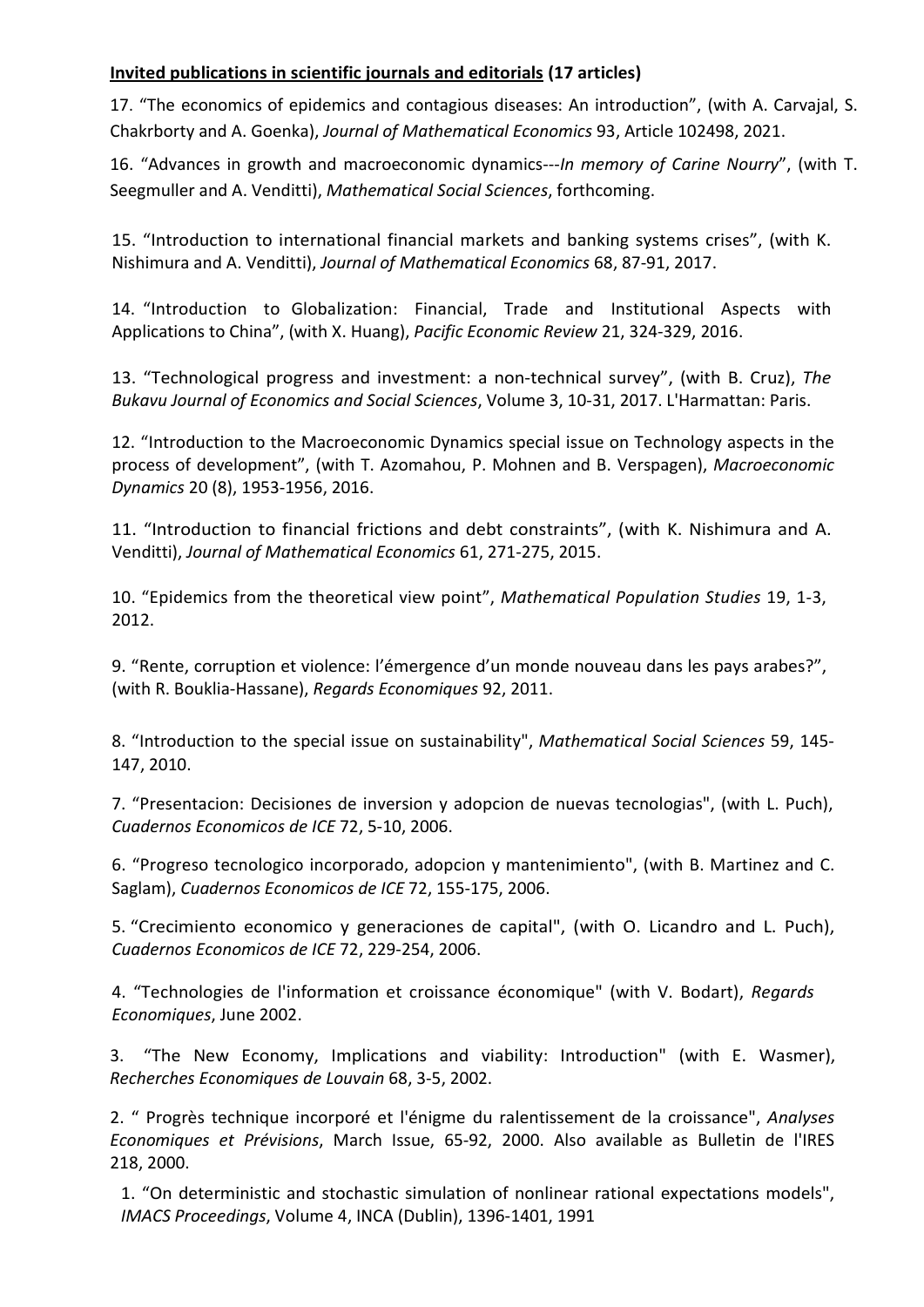# Chapters in collective monographs (15 articles)

15. ``On the distributional consequences of the knowledge economy and Artificial Intelligence : a provisional report", Annali Fondazione Feltrinelli, forthcoming in 2021.

14. ``Optimal switching from competition to cooperation: A preliminary exploration", (with C. Camacho and B. Zou), in: Dynamic Economic Problems with Regime Switches, V. Veliov, J.Haunschmied, R.Kovacevic, and W.Semmler (Eds.), Springer Nature Switzerland AG, 209-225, 2021.

13. ``Optimal population growth as an endogenous discounting problem: The Ramsey case", (with B. Martinez and R. Ruiz-Tamarit), Lecture Notes in Economics and Mathematical Systems- Essays in honor of Vladimir Veliov, G. Feichtinger, R. Kovacevic, and G. Tragler (Eds.), vol. 687, 321-347, Springer, 2018.

12. "Introduction", (with R. Arezki, J. Frankel, M. Laksaci and R. van der Ploeg), in R. Arezki et al. (Eds.), Rethinking the Macroeconomics of Resource-Rich Countries, CEPR Press, pages 9-19, 2018.

11."Technological progress, employment and the life time of capital", (with N. Hritonenko and Y. Yatsenko), Sunspot and Non-linear Dynamics- Essays in honor of Jean-Michel Grandmont, K. Nishimura, A. Venditti and N. Yannelis (Eds), "Studies in Economic Theory" series, Springer Verlag, 305-338, 2017.

10. "Optimal growth with polluting waste and recycling", (with F. El Ouardighi), in Dynamic Perspectives on Managerial Decision Making- Essays in honor of Richard Hartl, H. Dawid et al (Eds.), Springer-Verlag, 109-126, 2016.

9. "Contract rules in codes and statutes: easing business across the cleavages of Legal Origins Theory", (with F. Docquier, F. Ngendakuriyo, H. Schmiegelow and Michèle Schmiegelow), in: Institutional Competition between Common Law and Civil Law, M. and H. Schmiegelow (Eds.), Springer-Verlag: Berlin, pp 41-82, 2014.

8. ''The dynamics of lobbying under uncertainty: on political liberalization in Arab countries", (with F. Prieur and K. Puzon), in: Dynamic Games in Economics, J. Haunschmied, V. Veliov and S. Wrzaczek (Eds.), Springer-Verlag: Berlin, pp 69-88, 2014.

7. "Vintage capital growth theory: Three breakthroughs", (with D. de la Croix and O. Licandro", in Frontiers in Economics and Globalization (O. de la Grandville, ed.), Emerald, chapter 5, 2011.

6. "Age-structured modelling, past, present and new perspectives", in Optimal control of agestructured populations in economics, ecology and the environment (R. Boucekkine, N. Hritonenko and Y. Yatsenko, Eds.), Taylor and Francis, Introduction chapter, 2010.

5. "Vintage capital", (with D. de la Croix and O. Licandro), The New Palgrave Dictionary of Economics, Second Edition, S. Durlauf and L. Blume (Eds.), 628-631, 2008.

4. "Why capital maintenance is a key development tool?", (with B. Martinez and C. Saglam), in A. Nyembwe (Ed.), Development and International Economics, Presses Universitaires de Louvain, 75-98, 2008.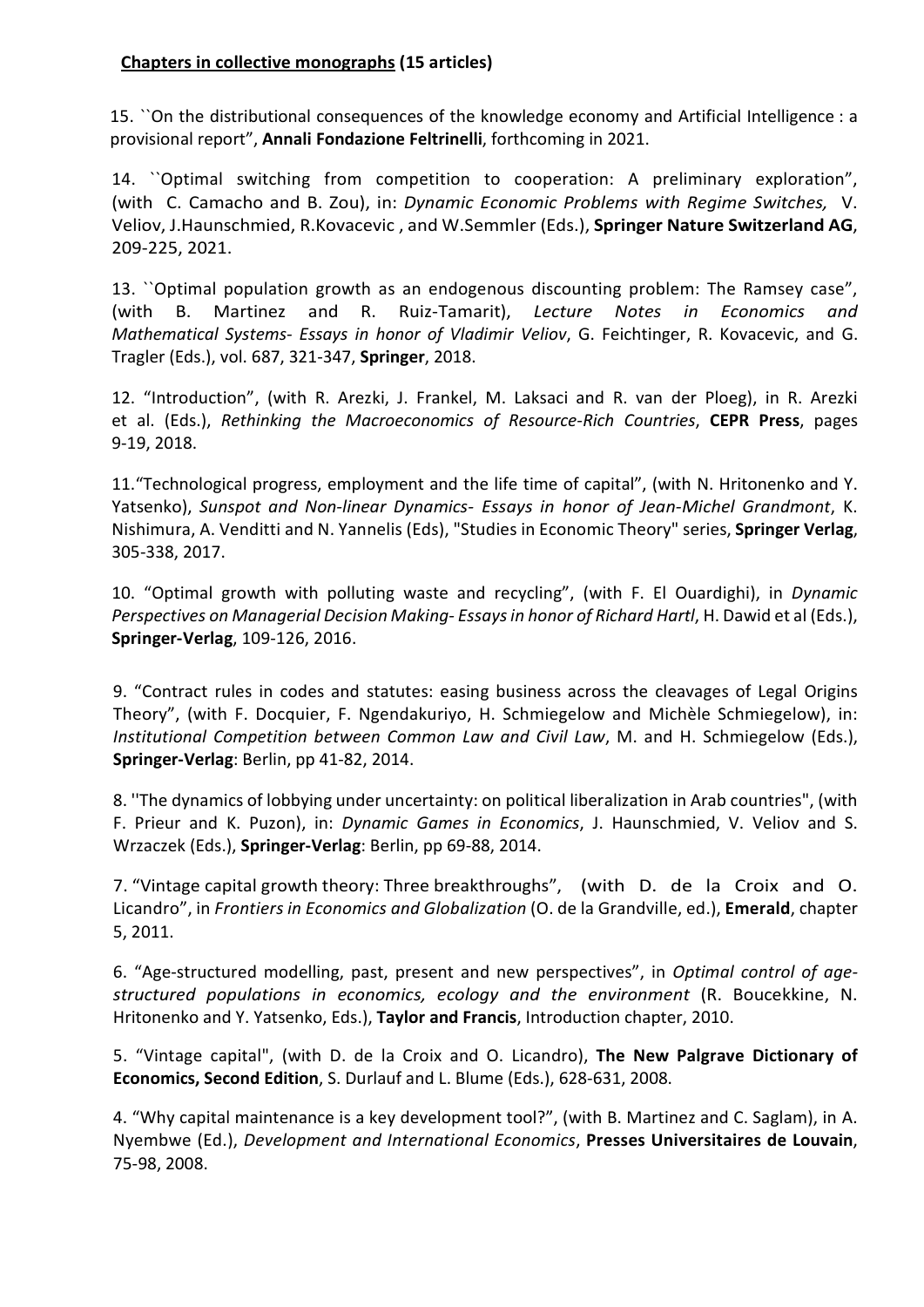3. "Changement organisationnel et capital humain", (with P. Crifo), in Capital humain et marchés du travail: Perspectives régionales et européennes, (H. Sneessens and E. Wasmer, eds.), 33-48, CIFoP, Charleroi, 2002.

2. "Knowledge, technology and economic growth" (with D. de la Croix), in How to Promote Growth in the Euro Area, M. Dombrecht and J. Smets (editors), Edward Elgar, 98-103, 2002.

1. "Monte Carlo experiments for large scale forward looking economic models", in Predictability and Nonlinear Modelling in Natural Sciences and Economics, J. Grasman andG. Van Straten (editors), 599-609, Kluwer Academic Publishers (Dordrecht), 1994.

# Ongoing papers (9 papers)

1. "Uncertainty-driven symmetry breaking and stochastic stability in a generic lobbying differential game", (with F. Prieur, W. Ruan and B. Zou), under review.

2. ``An economic-epidemiological model with endogenous behaviour and learning", (with J. Adda and J. Thuilliez), in progress.

3. ``Land use, biodiversity and zoonotic diseases", (with R. Desbordes and J. Thuilliez), in progress.

4. ``Global warming and the design of optimal international environmental policy in an heterogenous world game", (with G. Fabbri, F. Gozzi and T. Loch-Temzlides), in progress

5. "Fiscal particularism, dominant minorities and institutional change", (with R. Desbordes and P. Melindi-Ghidi), under review

6. "Managing spatial linkages and geographic heterogeneity in dynamic models with transboundary pollution", (with G. Fabbri, F. Gozzi and S. Federico), under review.

7."A dynamic theory of spatial externalities", (with G. Fabbri, S. Federico and F. Gozzi), under revision

8. "Education, neopatrimonialism, and revolutions", (with R. Desbordes and P. Melindi-Ghidi), under review

9. `` Long-run stability of money demand and monetary policy: the case of Algeria", (with M. Laksaci and M. Touati-Tliba), under review

#### Opinions and interviews (sample)

"L'Algérie face à une crise sanitaire et un choc pétrolier : La situation est catastrophique ", Nouvel Obs (France), April 25, 2020

"On peut survivre avec deux mois d'importations si on a un avenir", El Watan (Algria), April 8, 2020

"La baisse des dépenses et la dévaluation du dinar, la seule option à court terme", Liberté (Algeria), March 10, 2020.

"Algérie: Comment échapper à la malédiction des ressources", France Culture (France), February 18, 2020.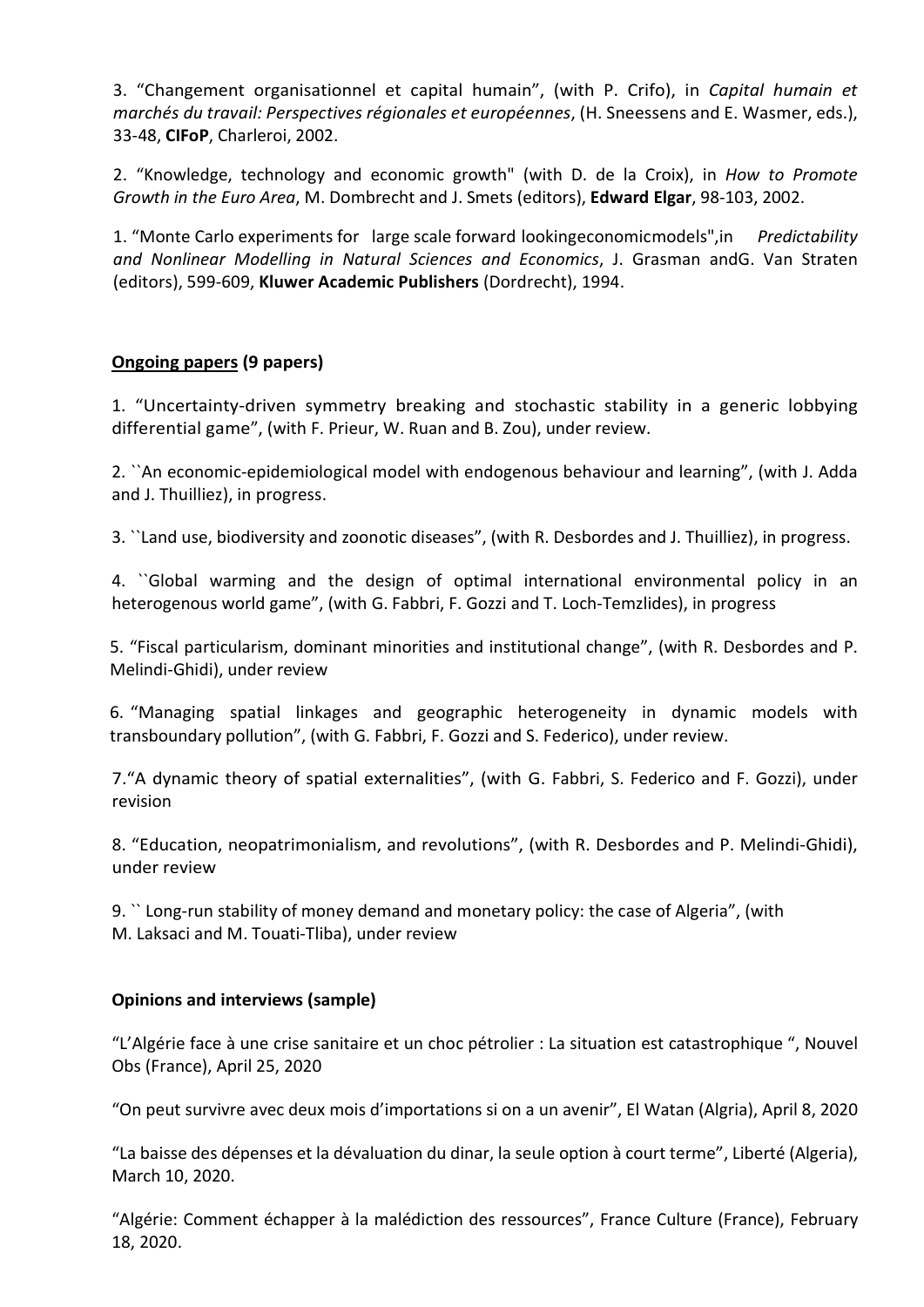"Surfacturation des importations et marché de change parallèle", (with N. Meddahi), Tout Sur l'Algérie (Algeria), May 21, 2019

"Financement non-conventionnel : enfumage et petites vengeances", (with  $N.$  Meddahi), Liberté (Algeria), April 18, 2019

"Financement non-conventionnel : Souveraineté et responsabilité", (with N. Meddahi), Tout sur l'Algérie (Algeria), April 22, 2018.

"2018: l'Algérie à la croisée des chemins", Fellows (France), issue 34, February 1, 2018. Reprinted in Tout Sur l'Algérie (Algeria), February 1, 2018.

"De la nouvelle économie et sa stagnation séculaire", Fellows (France), issue 25, May 15, 2017.

"En finir avec le système rentier en Algérie", La Tribune (France), November 18, 2016.

"Face aux contre-chocs pétroliers : l'emprunt national est une urgence économique", (with E. Chitour and N. Meddahi), Le Quotidien d'Oran (Algeria), March 29 & 30, 2016.

"De Kinshasa à Cherchell : que faut-il penser des contrats « du siècle » chinois ?", Maghreb Emergent (Algeria), January 30, 2016.

"Le plan budgétaire des Professeurs Boucekkine et Meddahi face au contre-choc pétrolier", (with N. Meddahi), Maghreb Emergent (Algeria), October 12, 2015.

"Algérie: en finir avec la voracité? ", (with N. Meddahi), Telos (France), May 11, 2015

"Algérie : Changeons le pouvoir avant qu'il n'explose", Le Monde (France), April 17, 2014

"A quelques jours de l'élection présidentielle. De la stabilité de l'économie rentière", Liberté (Algeria), April 7, 2014.

"Réformes en Algérie : la menace d'un échec prématuré", Les Echos (France), May 26, 2011.

"Algérie : maladie hollandaise ou arabe ?", Les Echos (France), April 12, 2011.

"Le procès de la Nouvelle Economie est toujours en cours", Le Soir (Belgium), July 6th, 2002.

#### Invited conferences: keynote speaker (17 conferences)

10th Workshop on Dynamic Games in Management Sciences, Rabat, November 2018 Institutional dynamics in resource-rich countries as dynamic games 39emes JESF, Marseille, November 2017 Health, epidemics and development

Econometric Society African Meeting, Algiers, June 2017 Institutional dynamics in resource-dependent economies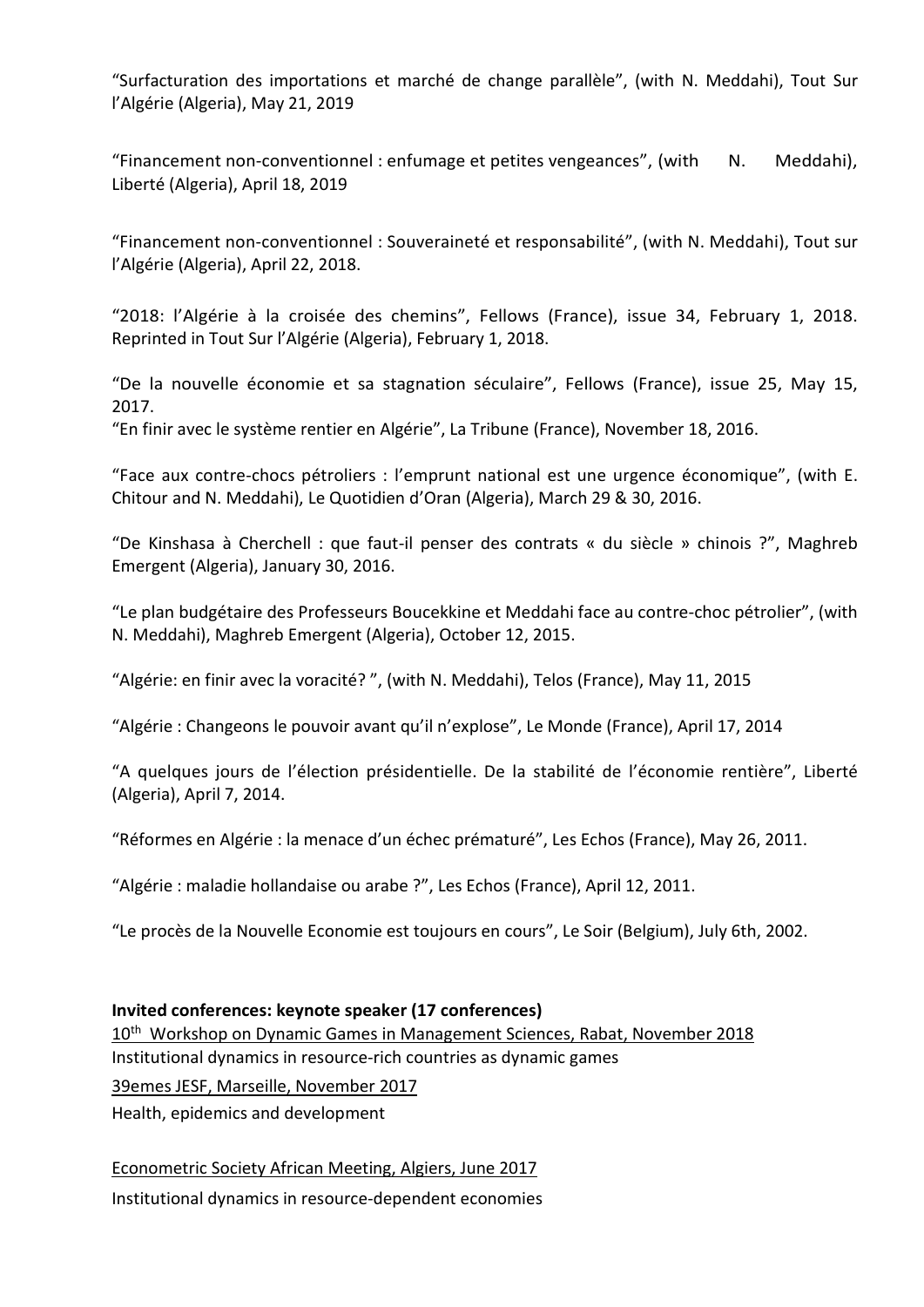Annual SURED conference, Banyuls-sur-Mer, June2016 Institutional dynamics under stochastic environments

#### CEAFE Conference, Marseille, March 2016

6 th Euro-African Economic Conference

On the duration of autocracies: Theory and application to Arab countries

### Hammamet (Tunisia), March 2015

Conference on "Macroeconomic policies during crises periods"

L'Algérie entre le marteau et l'enclume: Printemps arabe, contre-choc pétrolier et politique économique

#### Kinshasa (DRCongo), January 2015

High-level conference on promoting growth in the Democratic Republic of Congo The demographic ingredients of development: the case of Congo

#### Marseille, December 2014

Anglo-French-Italian Macro Workshop An AK theory of financial liberalization

#### Hang Zhou (China), October 2014

Annual meeting of the Chinese Society of World Economics (Zhejiang University) The growth and welfare implications of financial liberalization

Strasbourg, June 2014

5<sup>th</sup> Doctoral Workshop on Dynamic Macroeconomics

On political regime changes in Arab countries

#### Luxembourg, May 2014

4<sup>th</sup> CREA Conference on Economics on Tax Competition and Public Policy"

The strategic ingredients of the Arab Spring

Livorno (Italy), September 2013

IV CICSE Conference on Structural Change, Dynamics and Growth

Financial globalization, growth and welfare: an AK theory of international borrowing without Commitment

Brussels, December 2012

Conference at Société Royale d'Economie Politique de Belgique Rente, corruption et violence : Genèse et conséquences du Printemps arabe

Cap-Town (South-Africa), November 2012

6<sup>th</sup> Micro-Evidence on Innovation and Development (MEIDE) conference

The gift of longevity, age-structure and development: theory and policy implications

# Darmstadt (Germany), June 2012

Conference on Health, Development and Inequality

Mortality shocks, health capital and income distribution

GREQAM Doctoral Spring School, May 2010

Growing over time and space

T2M Annual Conference, Cergy, January 2008

On the distributional consequences of epidemics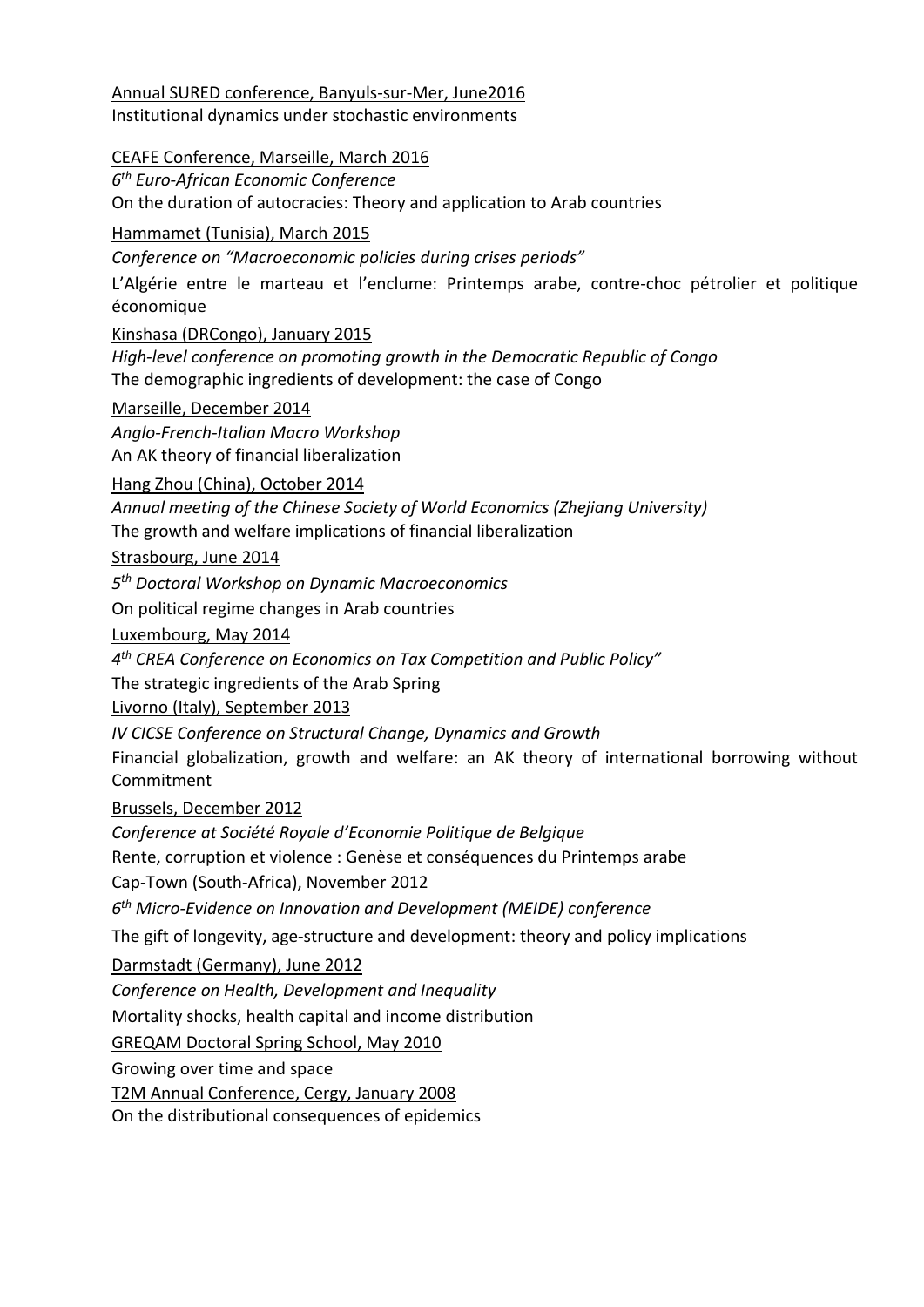#### PhD thesis supervision: completed theses

38. Régis Swadogo (co-supervised with C. Garcia), State capacity, unified growth theory and development, Aix-Marseille Université, December 2017.

37. Guzman Ourens (co-supervised by F. Meyneris), Growth and trade with firm heterogeneity, Université catholique de Louvain, September 2017.

36. Emma Hooper (co-supervised with P. Pintus), Essays on international finance and sustainable growth in natural resource rich countries, Aix-Marseille Université, October 2016.

34. Alice Mufungizi (co-supervised with F. Gaspart), Agricultural production, market structure and location in South-Kivu, Université catholique de Louvain, March 2016

35. Qays Bousmah (co-supervised by B. Ventelou), Morbidity, mortality and fertility, Aix-Marseille University, February 2015

33. Celestin Buchekuderwha (co-supervised with JB. Ntagoma), Essays on technology adoption in subsistence farming, Université catholique de Bukavu (RDCongo), June 2014.

32. Alexandre Simons, North-South technology transfer and globalization, Université catholique de Louvain, Janvier 2014.

31. Bastien Chabe-Ferret (co-supervised by JM. Baland), Inequalities in the development process, Université catholique de Louvain , April 2013.

30. Daria Onori (co-supervised with E. Marchetti), Schumpeterian growth and endogenous fluctuations, Université catholique de Louvain and Universita La Sapienza di Roma, June 2013.

29. Chrysovalantis Vasilakis (co-supervised by F. Docquier), Essays in development economics, Université catholique de Louvain , March2013

28. Olivier Sterck (co-supervised by W. Parienté), Essays on sustainable development, Université catholique de Louvain, March 2013.

27. Paolo Piacquadio, (co-supervised by F. Maniquet), Essays on intergenerational justice, Université catholique de Louvain, December 2012 .

26. Youyou Baende, Essays on social capital and development, Université catholique de Louvain, June 2012.

25. Tanguy Isaac, Information revelation and intergenerational fairness, Université catholique de Louvain, October 2011.

24. Fabien Ngendakuryo, Institutions and growth, Université catholique de Louvain, June 2011

23. Raul Fuentes, Economic Development, aid and foreign direct investment, Université catholique de Louvain, June 2011.

22. Giulio Nicoletti, Essays on dynamic monetary macroeconomics, Université catholique de Louvain, April 2010.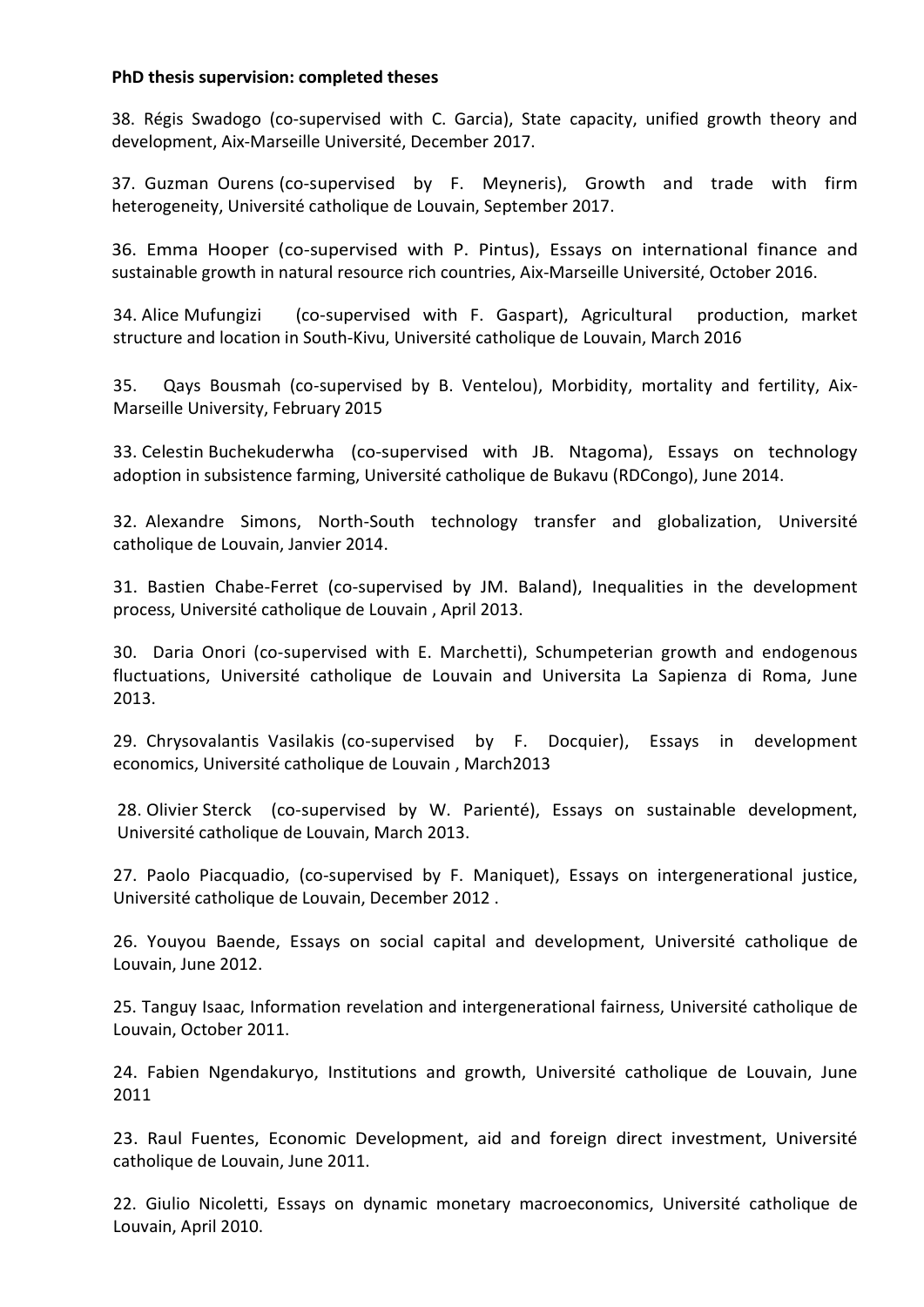21. Hélène Latzer, Essays in economic development, Université catholique de Louvain, January 2010.

20. Concetta Mendolicchio, (co-supervised with Vincent Vandenberghe), Essays on education and economics, Université catholique de Louvain, July 2009.

19. Hai Do, (co-supervised with Benoit Rihoux), Fighting poverty in Vietnam, Université catholique de Louvain, December 2008.

18. Claudio Mattalia, Technological and organizational aspects in promoting growth, Université catholique de Louvain, July 2008.

17. Carmelo Parello, Essays on globalization and economic development, Université catholique de Louvain, February 2008.

16. Bity Diene (co-supervised with R. Dos Santos Ferreira), Essays on life expectancy and economic development: The role of epidemics, Université Louis Pasteur, Strasbourg (France), December 2007.

15. Jakub Growiec, Essays in economic growth theory, Université catholique de Louvain, October 2007.

14. Antonio Minniti, Essays on R&D, growth and market structure, Université catholique de Louvain, August 2007.

13. Luca Spinesi, Essays on economic growth, Université catholique de Louvain, April 2007.

12. Agustin Barahona, Natural resources, environment and economic growth, Université catholique de Louvain, March 2007.

11. Carmen Camacho, (co-supervised with David de la Croix), Essays on growth and geography, Université catholique de Louvain, January 2007.

10. Jean-Baptiste Ntagoma, Corruption, fiscal decentralization and growth in developing countries, Université catholique de Louvain, June 2005.

9. Benteng Zou, Essays in economic dynamics with heterogenous capital goods, Université catholique de Louvain, June 2005.

8. Ornella Tarola, (co-supervised with Guido Cozzi), Essays on R&D-based endogenous growth models, Université catholique de Louvain, May 2005.

7. Bruno Cruz, (co-supervised with Aude Pommeret), Essays on public investment and growth, Université catholique de Louvain, March 2005.

6. Yiannis Vailakis, (co-supervised with Cuong Le Van), Essays on optimal growth and recursive utility, Université catholique de Louvain, December 2003.

5. Huseyin Cagri Saglam, Innovations, growth and incentive design, Université catholique de Louvain, May 2003.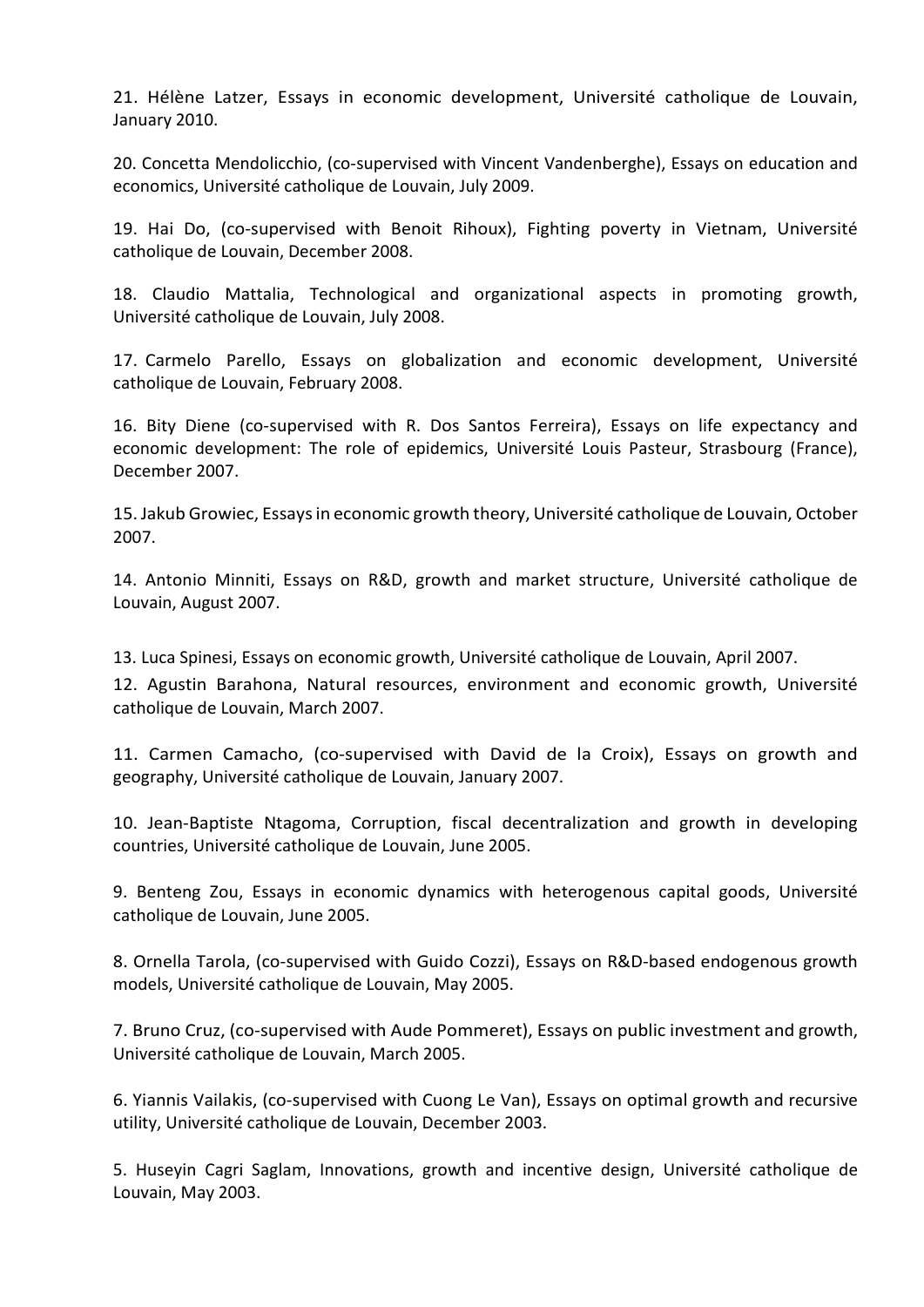4. Alberto Bucci, Schumpeterian models of growth and fluctuations, Université catholique de Louvain, September 2002.

3. Blanca Martinez, Essays on technology adoption and capital maintenance, Université catholique de Louvain, February 2002.

2. Fernando del Rio (co-advisor with Omar Licandro), Monopolistic competition in overlapping generations models, and embodied technical progress in vintage capital models, Universidad Carlos III de Madrid, March 2000.

1. Jorge Duran (co-advisor with Manuel Santos), Dynamic programming with unbounded returns, Universidad Carlos III de Madrid, June 1999.

#### Currently supervised PhD thesis

1. Amal Ben Ghanem (supervised with F. Djawadi), Public debt and development: Theory and application to the MENA region, from September 2019.

2. Kevin Genna (supervised with A. Venditti), Green development and policies in multisector models, from September 2017.

3. Souad Azzi (supervised with A. Zakane), DSGE modelling of the Algerian economy: lessons for macroeconomic policy, from September 2018

#### Coordination and supervision of research projects (other than LABEX projects)

Principal Investigator of a research project on "The economic epidemiology of COVID-19" (with J. Thuilliez and J. Adda), ANR grant (French National Research Agency), 2020-2021

Coordinator of a research project on "Evaluation of public research in France", funded by the MESRI (French Ministry of High Education, Research and Innovation", 2020-2021.

Coordinator of the PIC project ("Projet Inter-universitaire de Coopération") for the Belgian Cooperation Agency (CUD) on Fighting Poverty in South Kivu (RDC), 2008- 2013.

Coordinator of the research project Action de Recherche Concertée (ARC 03/08-302), Communauté Française de Belgique. Topic: New macroeconomic perspectives in economic development, 2003/2008.

Coordinator (from 2003) of the research project Action de Recherche Concertée (ARC 99/04-235), Communauté Française de Belgique. Topic: Growth and incentive design, 1999/2004

Supervisor of the research project PAI P5/10, financed by the Belgian Federal Government. Topic: Equilibrium theory and optimization for public policy and industry regulation, 2003/2007

Supervisor of the research project Actions Concertées Incitatives (ACI), Ministère délégué à la Recherche du gouvernement Français. Topic: Changement technique et développement durable, 2005/2007.

. Supervisor of a research project funded under the contract c26087 of the European Commission, DG information society. Topic: Information technologies and growth, 2000/2003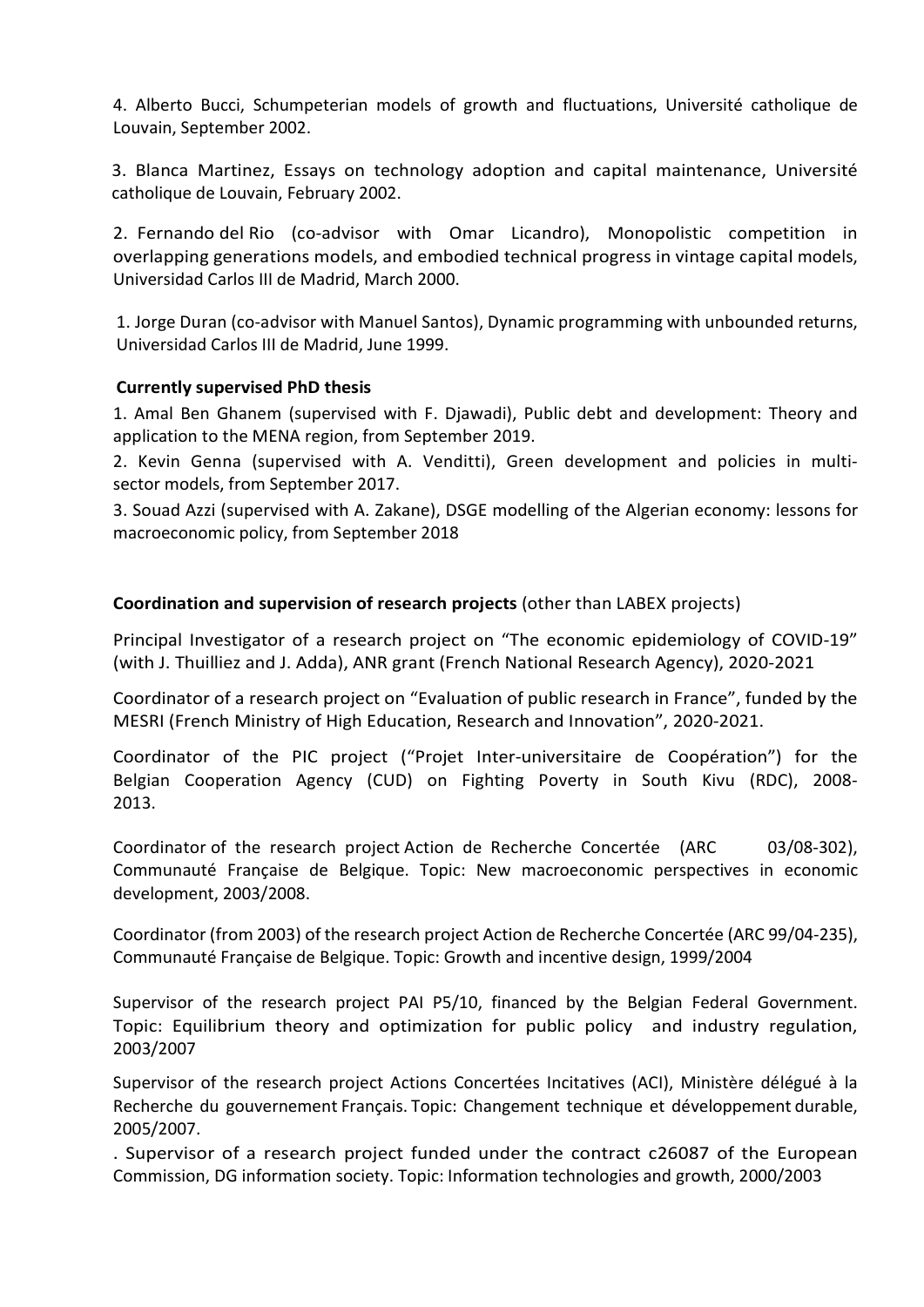# Organization of scientific events (Selection)

Co-organizer of the 10<sup>th</sup> anniversary conference of the Institute for Advanced Study at Aix-Marseille (IMéRA) on "Energy: Challenges and perspectives", November 2018.

Member of the Scientific Committee of the 14<sup>th</sup> Viennese Workshop on Optimal Control, Dynamic Games and Nonlinear Dynamics, July 2018.

Co-chairman of the 2017 Annual ASSET conference in Algiers, October 2017

Member of the Scientific Committee of the 13<sup>th</sup> Viennese Workshop on Optimal Control, Dynamic Games and Nonlinear Dynamics, 2015.

Member of the Scientific Committee of the 12<sup>th</sup> Viennese Workshop on Optimal Control, Dynamic Games and Nonlinear Dynamics, 2012.

Member of the Scientific Committee of 2012 meetings of the French Economic Association (AFSE)

Session organizer in optimal control in the 24th European Conference on Operational Research (EURO), Lisbon, July 2010.

Member of the Scientific Committee of the 15th Annual Conference of APET (Association of Public Economic Theory), Luxembourg, July 2015.

Member of the Scientific Committee of the 14th Annual Conference of APET (Association of Public Economic Theory), Seattle, July 2014.

Member of the Scientific Committee of the 13th Annual Conference of APET (Association of Public Economic Theory), Lisbon, July 2013.

Member of the Scientific Committee of the 10th Annual Conference of APET (Association of Public Economic Theory), Istanbul, June 2010.

Member of the Scientific Committee of the 17th Annual Conference of EARE (European Association of Environmental and Resource Economists), Amsterdam, June 2009.

Session organizer in optimal control in the 23rd European Conference on Operational Research (EURO), Bonn, July 2009.

Member of the Scientific Committee of the 9th Annual Conference of APET (Association of Public Economic Theory), Galway (Ireland), June 2009.

Coordinator of the organizing local committee of the conference New Challenges in Economic Research, September 2007 at Louvain-la-Neuve.

Co-organizer with Th. Bréchet of an international conference on "Macroeconomic dynamics, technological change and the environment", CORE-UCL, November 2006.

Member of the International Program Committee of the Limassol Society of Computational Economics annual meeting, June 22-24, 2006.

Co-organizer of the joint seminar CES-UCL-ULB with the National Bank of Belgium, on monetary theory and policy, 2004 and 2005

Co-organizer with O. Licandro and L. Puch of an international conference on "Vintage modelling in economics and economic demography", European University Institute (Florence, Italy), September 2005.

Member of the International Program Committee of the Paris Association of Public Economic Theory annual meeting, July 3-6, 2002.

Member of the International Program Committee of the Aix-en-Provence Society of Computational Economics annual meeting, June 27-29, 2002.

Session organizer at the 2002 Society for Computational Economics annual conference. Title of the session: Dynamic models of technology adoption (Aix, France)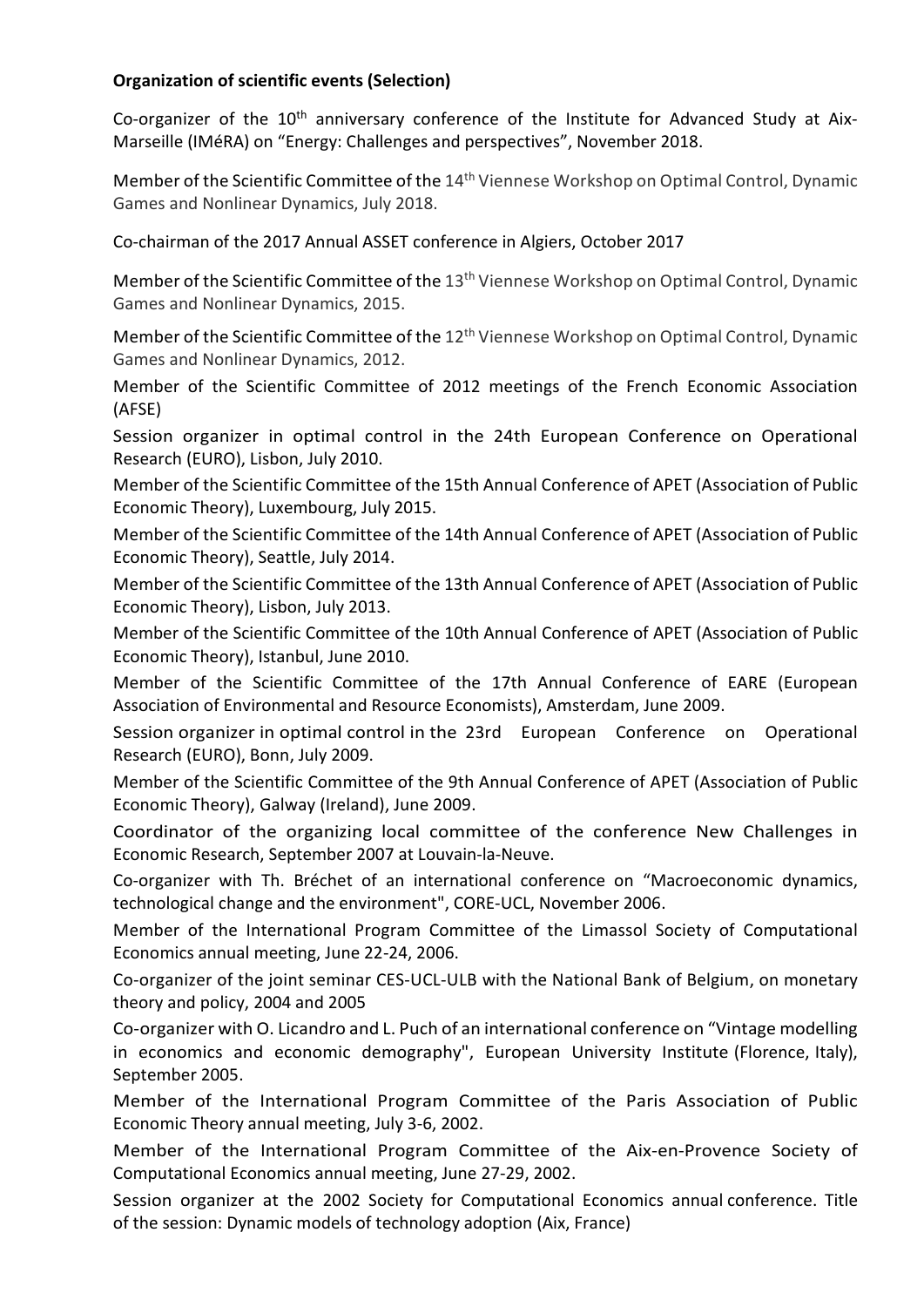Co-organizer (with Etienne Wasmer) of an international conference on "Analyzing the New Economy" at University of Metz (France), April 27 and 28, 2001.

Member of the International Program Committee of the Barcelona Society of Computational Economics annual meeting, July 6-8, 2000.

Session organizer at the 2000 Society for Computational Economics annual conference Title of the session: Macroeconomic models with vintage capital (Barcelona, Spain)

Session co-organizer (jointly with Pierre Malgrange) at the 1999 Society for Computational Economics (SCE) annual conference. Title of the session: Models of creative destruction (Boston) Session organizer at the 1998 Society for Computational Economics (SCE) annual

conference. Title of the session: Differential-difference equations and economic fluctuations (Cambridge, UK)

# Editorial activities

Editor-in-chief, Mwengo- The Journal of the Pan-African Scientific Research Council, to be published from January 2022.

Associate editor: J. of Economic Dynamics & Control, 2015- , J. of Mathematical Economics, 2014- , Macroeconomic Dynamics, 2010- , J. of Public Economic Theory, 2006- , Annals of Economics and Statistics, 2010- , and J. of Demographic Economics, 2013- .

Former associate editor of: Mathematical Social Sciences, 2007-2018, Mathematical Population Studies, 2008- 2010 , and Investigaciones Economicas, 2003-2009

# Guest editor

Guest co-editor with E. Wasmer of a special issue of Recherches Economiques de Louvain: "The New Economy: Implications and viability", April l 2002

Guest editor of a special issue of Mathematical Population Studies: "Vintage modelling in economics and economic demography", volume 15, issue 4, 2008.

Guest editor of a special issue of Mathematical Population Studies: "Overlapping-generations modelling", volume 16, issue 1, 2009.

Guest editor of a special issue of Mathematical Social Sciences on "Sustainability", volume 59, March issue.

Guest co-editor with L. Puch of a special issue of Cuadernos Economicos de ICE: "Decisiones de inversion y adopcion de nuevas tecnologias", volume 72, 2006. Guest editor of a special issue of Mathematical Population Studies: "Epidemics from the economic theory viewpoint", volume 19, issue 1, 2012.

Guest co-editor with K. Nishimura and A. Venditti of a special section of Journal of Mathematical Economics: "Financial frictions and debt constraints", volume 61, 2015.

Guest co-editor with K. Nishimura and A. Venditti of a special section of Journal of Mathematical Economics: "International financial markets and banking systems crises", volume 68, 2017.

Guest co-editor with T. Azomahou, P. Mohnen and B. Verspagen of a special issue of Macroeconomic Dynamics: "Technology aspects in the process of development", volume 20, issue 8, 2016.

 Guest co-editor with X. Huang of a special issue of Pacific Economic Review: "Globalization: Financial, Trade and Institutional Aspects with Applications to China", Part I in volume 21, issue 3, 2016, and Part II in volume 22, issue 1, 2017.

Guest co-editor with E. Augeraud, and V. Veliov of a special issue of Mathematical Modelling of Natural Phenomena: "Economics and the environment: distributed optimal control models", Volume 14, issue 1, 2019.

Guest co-editor with S. Chakraborty and A. Goenka of a special issue of Journal of Mathematical Economics on "The economics of epidemics and emerging diseases", Volume 93, March 2021.